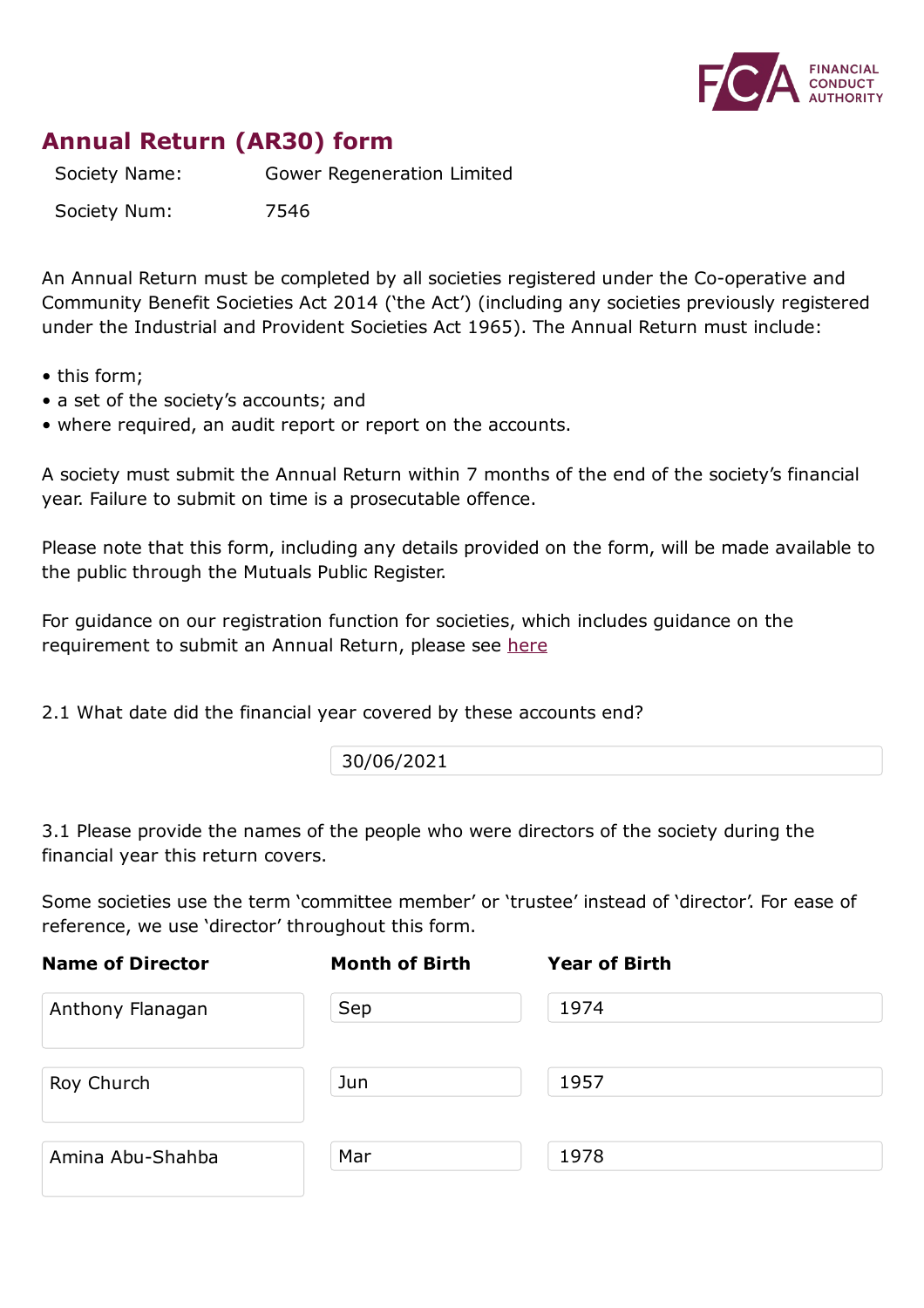3.2 All directors must be 16 or older. Please confirm this is this case:

 $\boxtimes$  All directors are aged 16 or over

3.3 Societies are within the scope of the Company Director Disqualification Act 1986 (CDDA). Please confirm that no director is disqualified under that Act:

 $\boxtimes$  No director is disqualified

3.4 Please state any close links which any of the directors has with any society, company or authority.

'Close links' includes any directorships or senior positions held by directors of the society in other organisations.

Roy Church: GHC (Management) Limited; Gower Heritage Ltd; Tourism Swansea Bay Limited; Swansea Bay Community Energy Two Ltd, Gower Power Solar Ltd Also, Trustee of following Charities: Y Felin Ddwr Charitable Trust; Calon Lan Centre; Barham Centre Ruth Evans: Coeden Fach CIC, Cae Tan CSA Anthony Flanagan: Gower Power Co-op CIC; Swansea Community Energy and Enterprise Ltd; Cae Tan Community Supported Agriculture Ltd; Hermia Community Energy CIC; Gower Power Solar Ltd

3.5 Please provide the name of the person who was secretary at the end of the financial year this return covers.

Societies must have a secretary

| <b>Name of Secretary</b> | <b>Month of Birth</b> | <b>Year of Birth</b> |
|--------------------------|-----------------------|----------------------|
| Anthony Flanagan         | Sep                   | 1974                 |

## **4.1 Please confirm that:**

 $\boxtimes$  accounts are being submitted with this form

 $\boxtimes$  the accounts comply with relevant statutory and accounting requirements

 $\boxtimes$  the accounts are signed by two members and the secretary (3 signatures in total)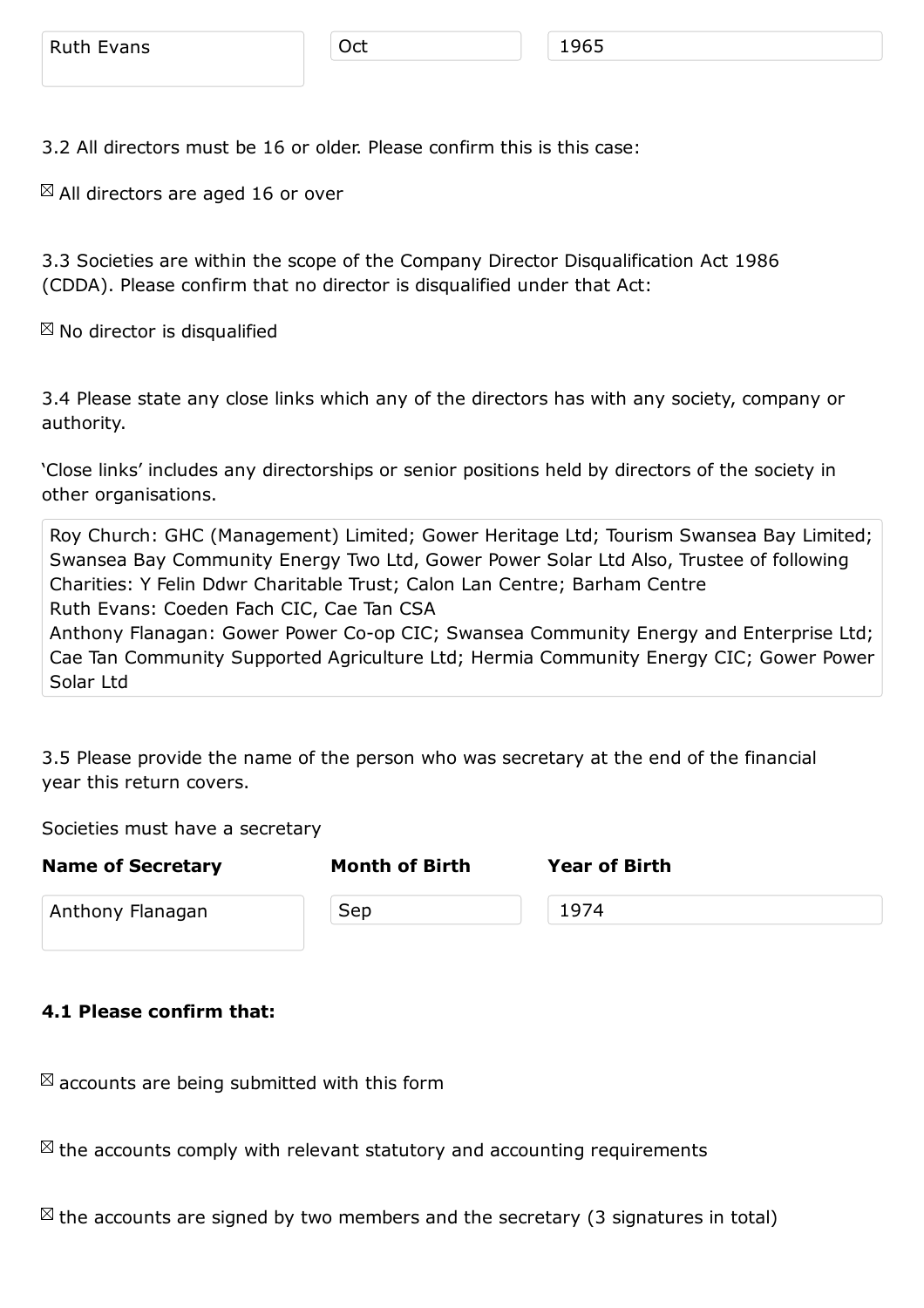| <b>Number of members</b>        | 408            |
|---------------------------------|----------------|
|                                 |                |
| <b>Turnover</b>                 | 114,595        |
|                                 |                |
| <b>Assets</b>                   | 736,272        |
|                                 |                |
| <b>Number of Employees</b>      | $\mathbf 0$    |
|                                 |                |
| <b>Share Capital</b>            | 902,257        |
|                                 |                |
| <b>Highest rate of interest</b> | $\overline{4}$ |
| paid on shares                  |                |

4.3 What Standard Industrial Classification code best describes the society's main business?

Where more than one code applies, please select the code that you feel best describes the society's main business activity. You will find a full list of codes here

## **SIC Code Production of electricity (35110)** \*

Societies are required to appoint an auditor to audited unless they are small or have disapplied this requirement. For further guidance see chapter 7 of our guidance: https://www.fca.org.uk/publication/finalised-guidance/fg15-12.pdf

5.1 Please select the audit option the society has [complied](https://www.fca.org.uk/publication/finalised-guidance/fg15-12.pdf) with:

- $\circ$  Full Professional Audit
- Auditor's report on the accounts
- $\circ$  Lay Audit
- $\circ$  No audit

5.2 Please confirm the audit option used by the society is compliant with the society's own rules and the Act

 $\mathbb{Z}$  We have complied with the audit requirements

5.3 Please confirm any audit report (where required) is being submitted with this Annual Return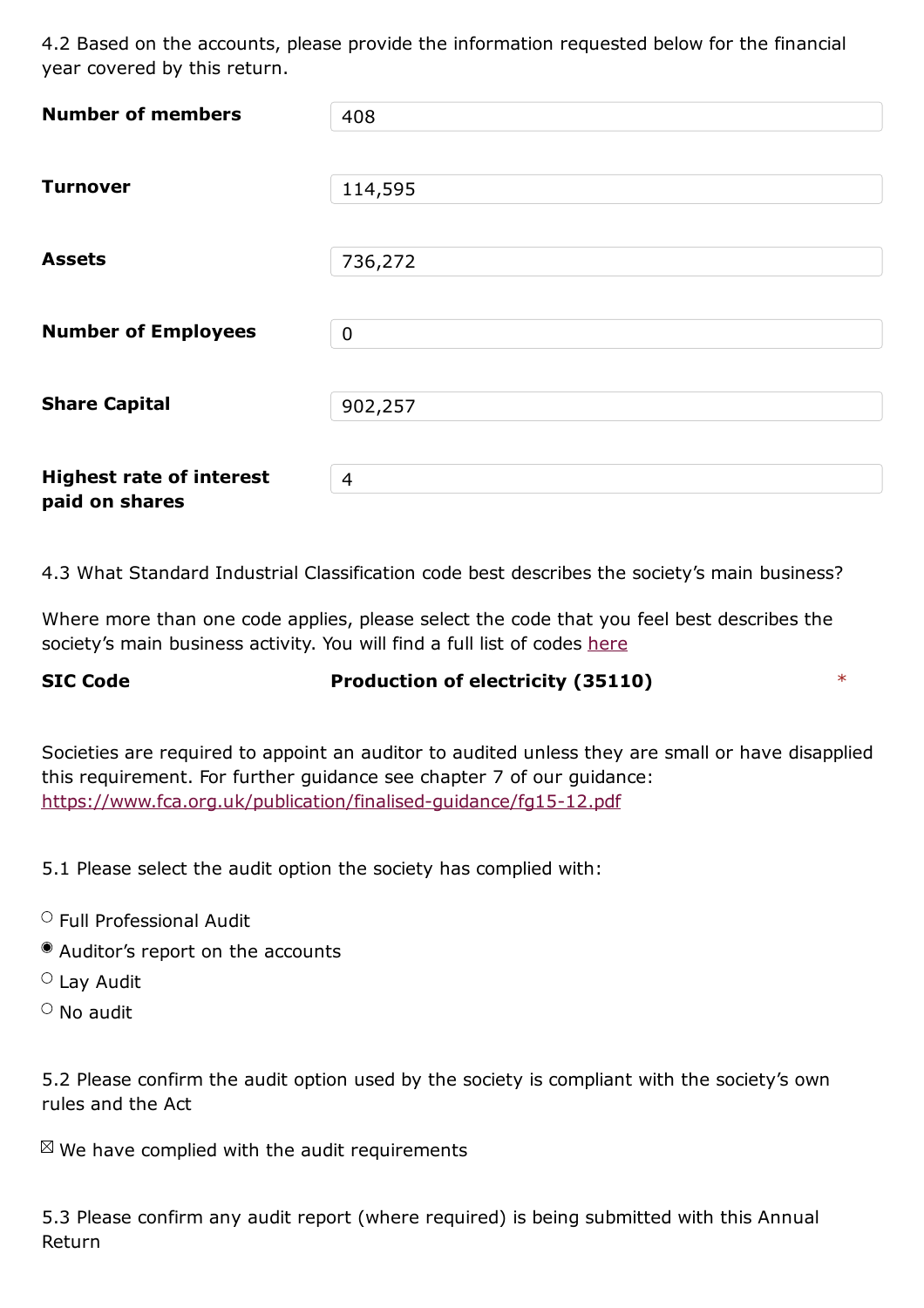$\sim$  Not applicable

5.4 Is this society accepted by HM Revenue and Customs (HMRC) as a charity for tax purposes?

Yes

 $\bullet$  No

5.5 If the society is registered with the Office of the Scottish Charity Regulator (OSCR) please provide your OSCR registration number.

- $\circ$  Registered
- Not applicable
- 5.6 Is the society a housing association?

 $\bullet$  No

Yes

- 6.1 Is the society a subsidiary of another society?
- Yes

 $\bullet$  No

6.2 Does the society have one or more subsidiaries?

(As defined in sections 100 and 101 of the Act)

Yes

 $\bullet$  No

All societies are registered meeting one of two conditions for registration. These are that the society is either:

- a bona fide co-operative society ('co-operative society'); or
- are conducting business for the benefit of the community ('community benefit society').

Your society is registered meeting the condition for registration that it is conducting its business for the benefit of the community.

For further information on the condition for registration, please see chapter 5 of our guidance here.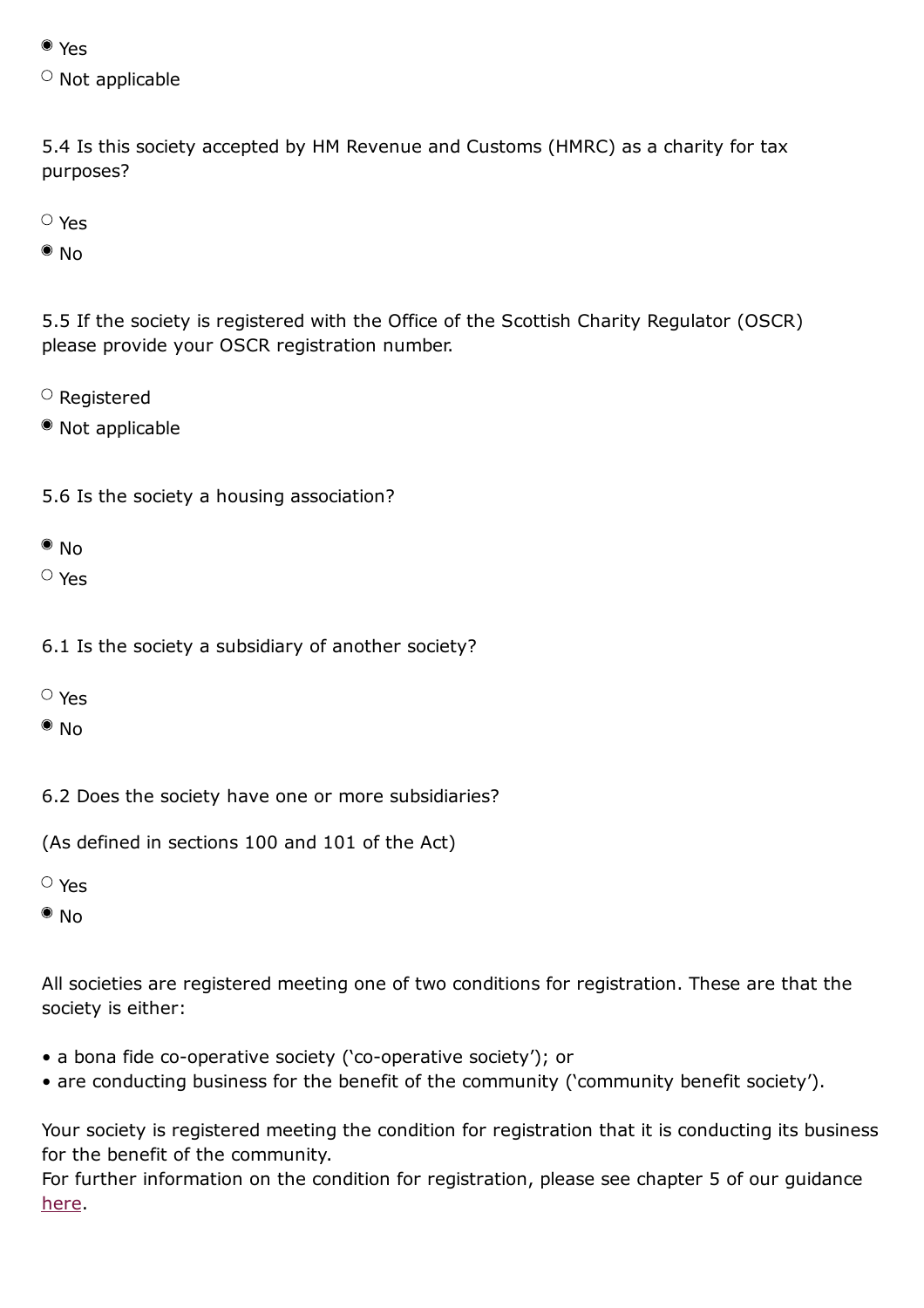## 7B.1 What is the business of the society?

For example, did you provide social housing, run an amateur sports club etc.

Renewable energy generation

7B.2 Please describe the benefits to the community the society delivered?

Here we are looking to see what the benefits to the community were. Community can be said to be the community at large. For example, did you relieve poverty or homelessness through the provision of social housing.

The society:

- generated renewable energy from a 1MW solar photovoltaic farm
- paid interest to members

7B.3 Please describe how the society's business delivered these benefits?

The business of the society must be conducted for the benefit of the community. Please describe how the society's business (as described in answer to question 7B.1) provided benefit to the community.

- Carbon emission reduction
- Cleaner air
- Kept money in the local area

7B.4 Did the society work with a specific community, and if so, please describe it here?

For instance, were the society's activities confined to a specific location; or to a specific group of people? Please note that in serving the needs of any defined community, the society should not inhibit the benefit to the community at large.

The community are the residents of Gower, Felin Ddwr Chairtable Trust and local social enterprises engaged in regeneration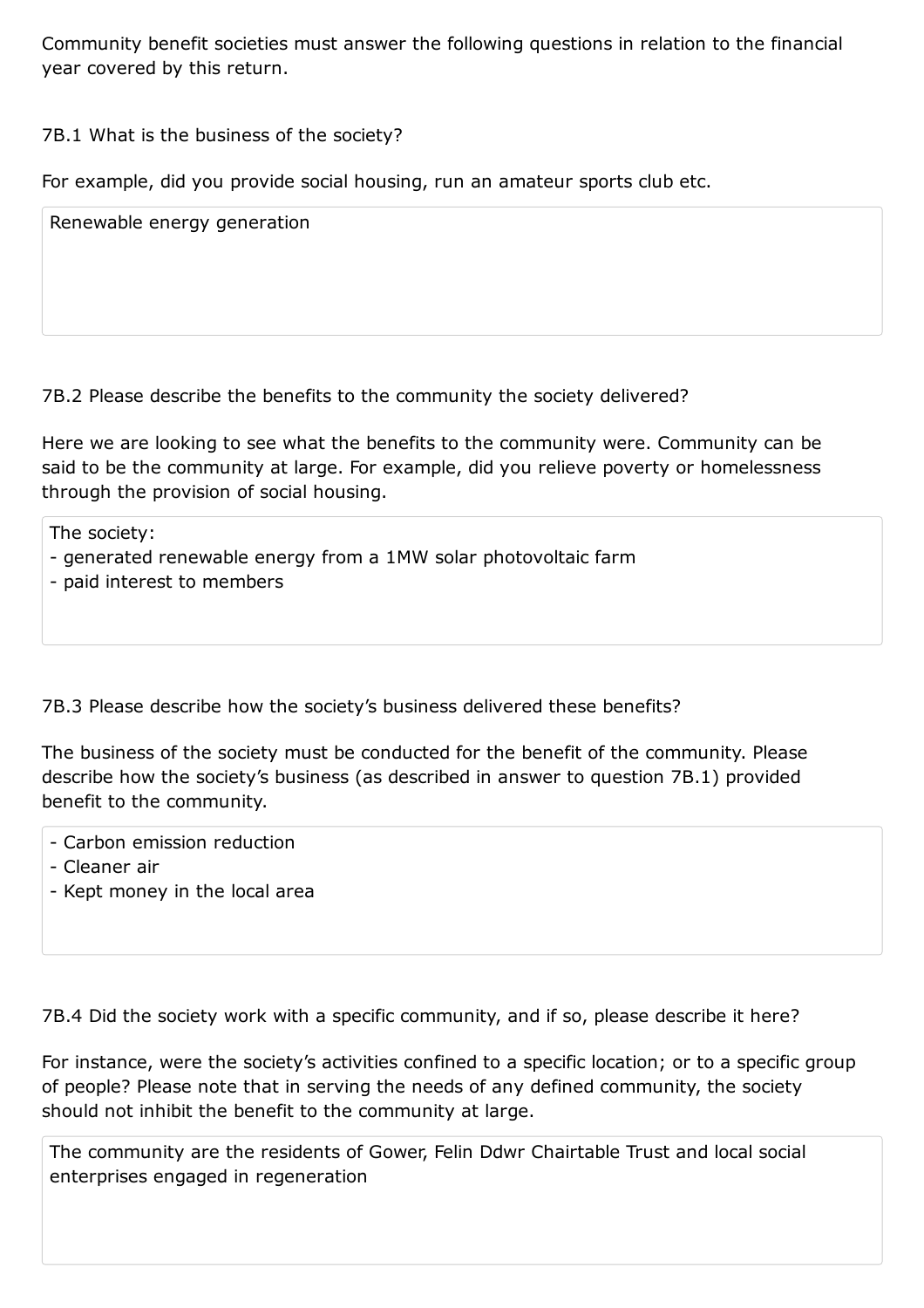For instance, did you pay a dividend to members (and if so, on what basis); did money get reinvested in the business; put into reserves; used for some other purpose?

The surplus was put into reserves

7B.6 Please state any significant commercial arrangements that the society has, or had, with any other organisation that could create, or be perceived as creating, a conflict of interest.

Please tell us how you ensured that any such conflict of interest did not prevent the society from acting for the benefit of the community.

None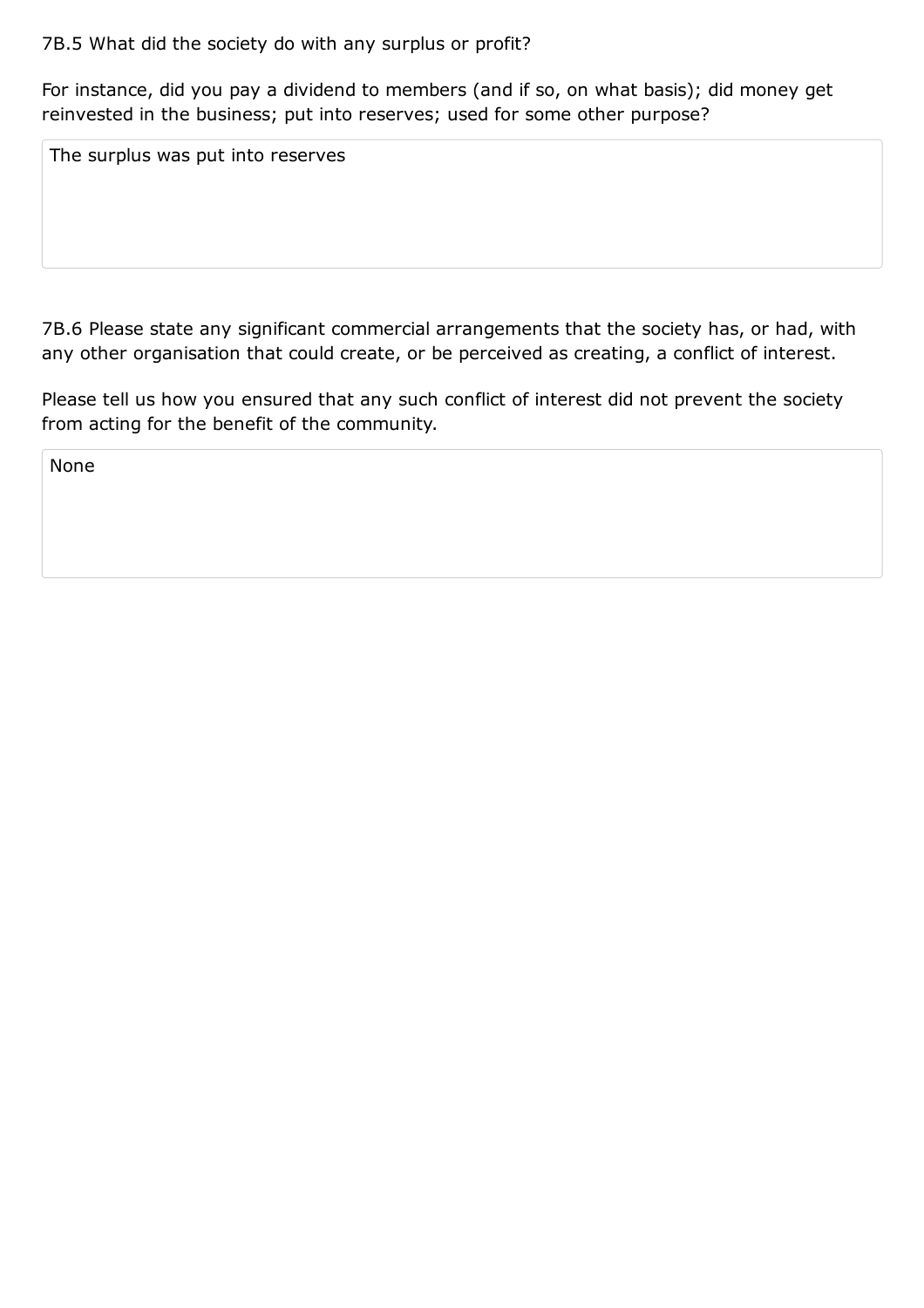Registered number RS007546

Gower Regeneration Ltd

Report and Accounts

30 June 2021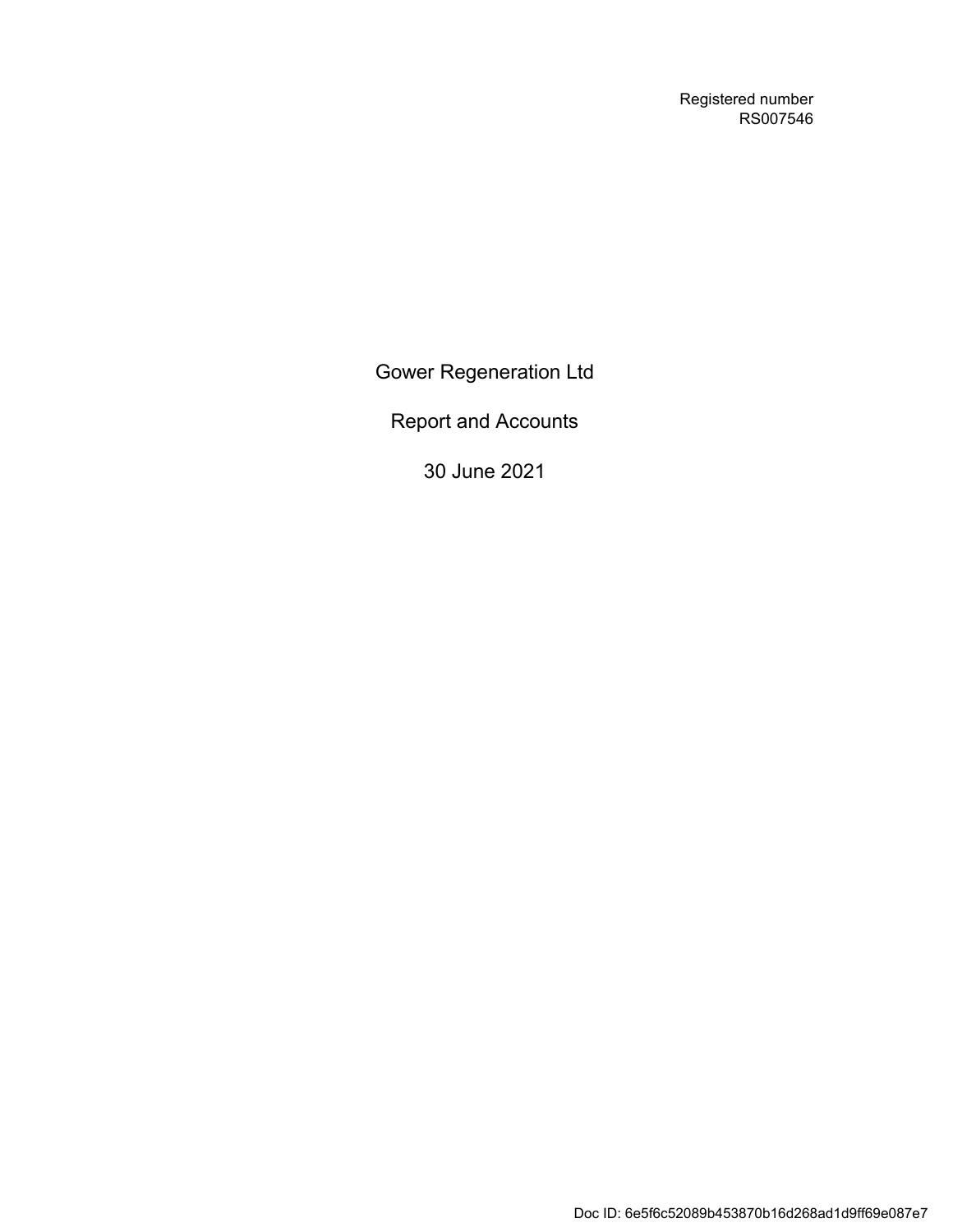### **Gower Regeneration Ltd Report and accounts Contents**

| Society information            | 1 |
|--------------------------------|---|
| Directors' report              | 2 |
| Accountants' report            | 3 |
| Revenue account                | 4 |
| Balance sheet                  | 5 |
| Statement of changes in equity | 6 |
| Notes to the accounts          | 7 |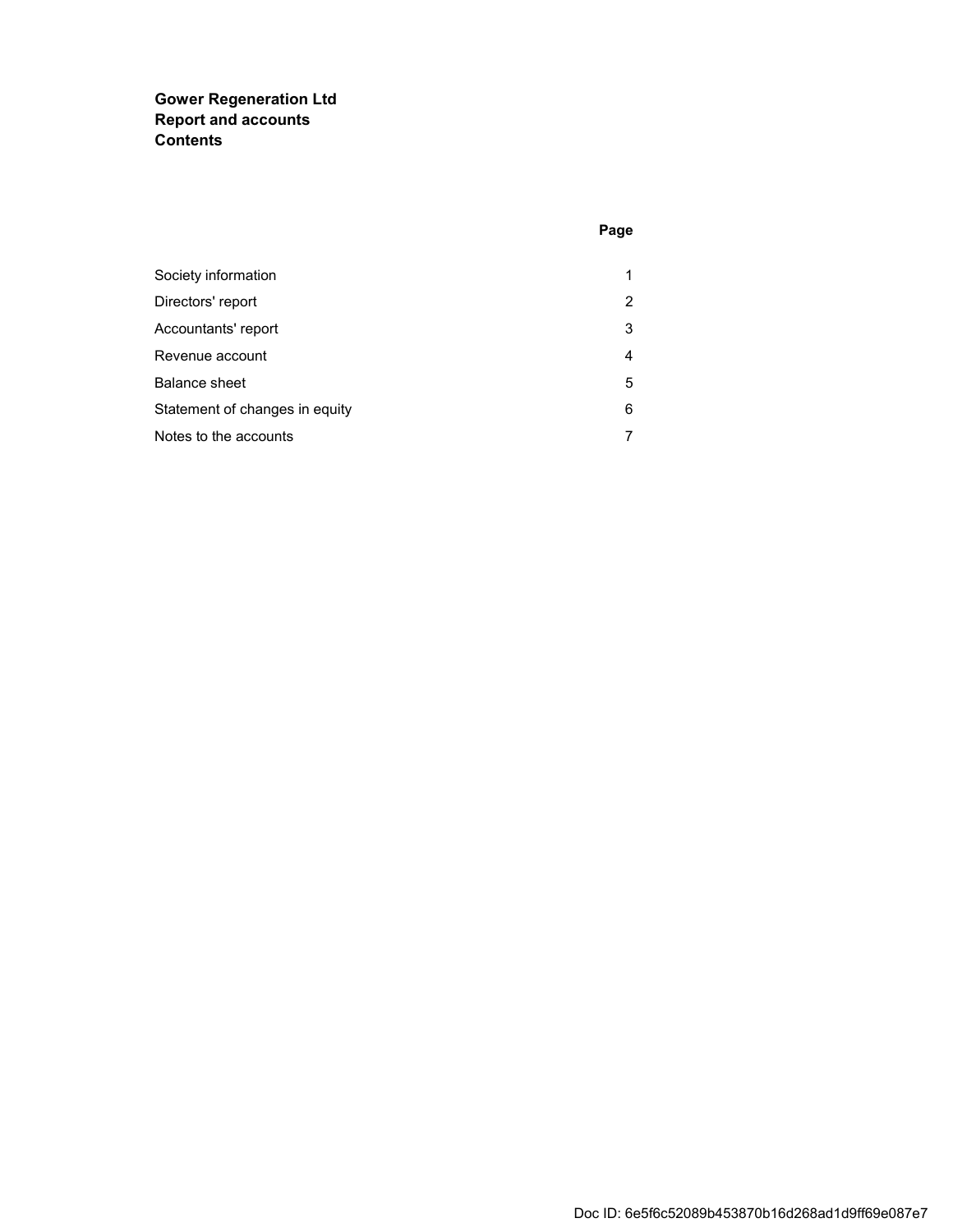#### **Gower Regeneration Ltd Society Information**

#### **Directors**

Anthony Flanagan Roy Church Ruth Evans Amina Abu-Shahba

#### **Secretary**

Anthony Flanagan

#### **Accountants**

Third Sector Accountancy Limited Holyoake House Hanover Street Manchester M60 0AS

#### **Registered office**

Y Felin Ddwr Trust Gower Heritage Centre Swansea SA3 2EH

**Registered number** RS007546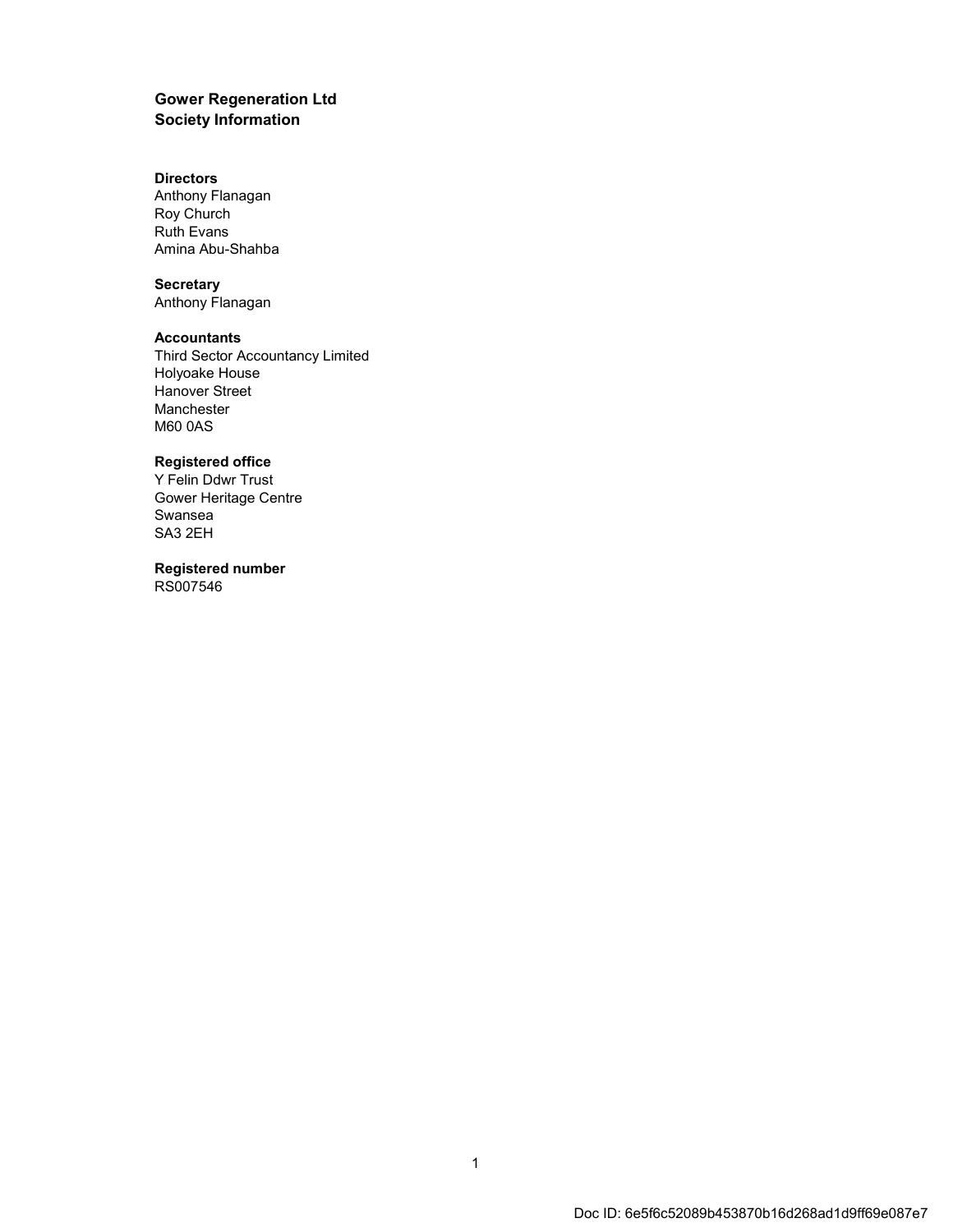#### **Gower Regeneration Ltd Registered number: RS007546 Directors' Report**

The directors present their report and accounts for the year ended 30 June 2021.

#### **Principal activities**

The Society's principal activity during the year continued to be the production of community owned renewable energy.

#### **Directors**

The following persons served as directors during the year:

Anthony Flanagan Roy Church Ruth Evans Amina Abu-Shahba

#### **Directors' responsibilities**

The directors are responsible for preparing the report and accounts in accordance with applicable law and regulations.

The law governing Registered Societies requires the directors to prepare financial statements for each financial year which give a true and fair view of the state of affairs of the society as at the balance sheet date and of its income and expenditure for the year then ended. In preparing these accounts, the directors are required to:

- select suitable accounting policies and then apply them consistently;
- make judgements and estimates that are reasonable and prudent;
- prepare the accounts on the going concern basis unless it is inappropriate to presume that the society will continue in business.

The directors are responsible for keeping proper books of account such as are necessary to give a true and fair view of the society's state of affairs and to explain its financial transactions.The directors must also establish and maintain a satisfactory system of control of its books of account, its cash holdings and all its receipts and remittances, and hence they are also responsible for safeguarding the assets of the society and for taking reasonable steps for the prevention and detection of fraud and other irregularities.

#### **Reporting Criteria**

This report has been prepared in accordance with the Co-operative and Community Benefit Societies Act 2014.

This report was approved by the board on  $\_$  18th January 2022  $\_$  and signed on its behalf.

Director's signature

Director's name Ruth Evans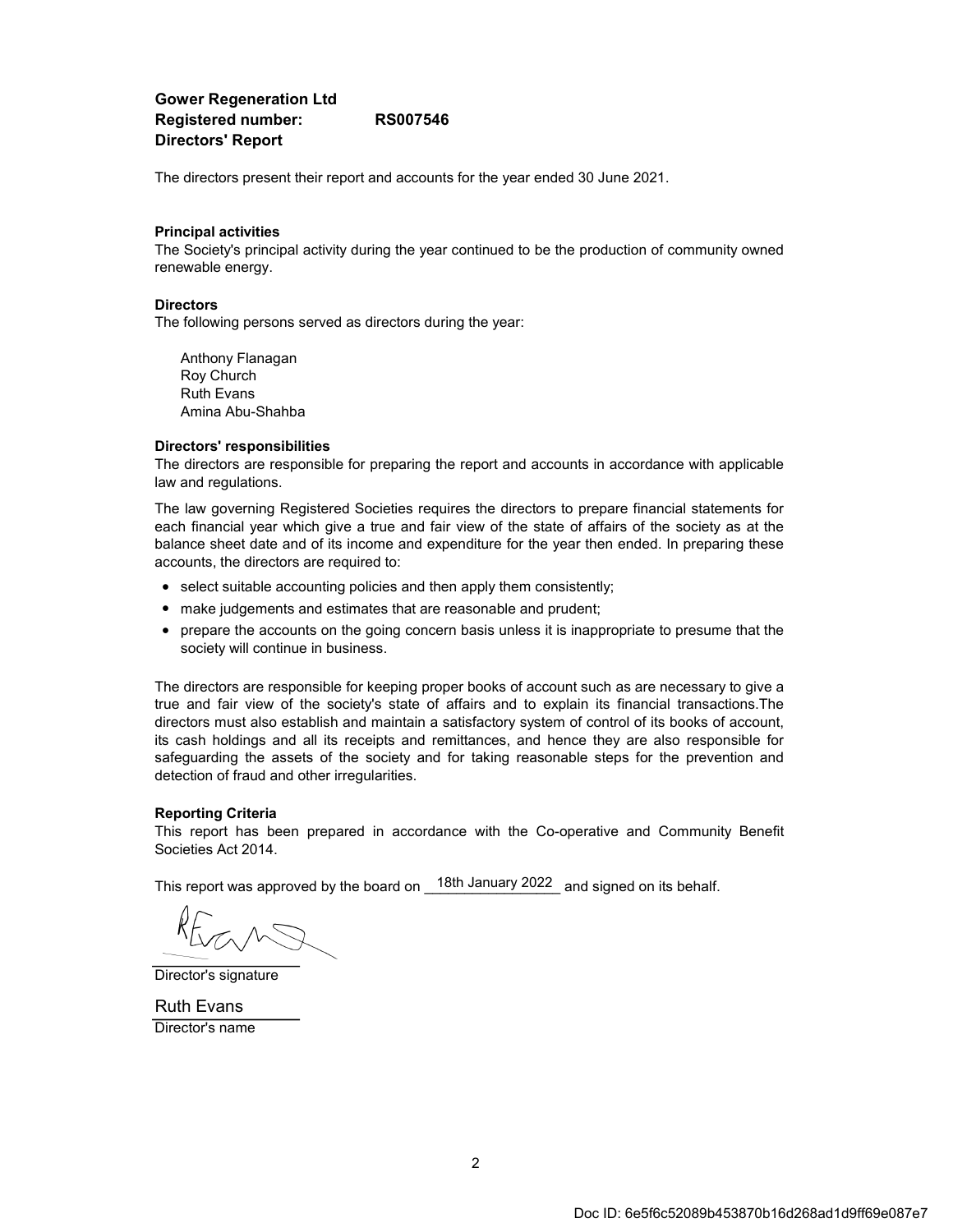#### **Independent reporting accountant's report to the Directors on the unaudited accounts of Gower Regeneration Ltd**

We report on the accounts for the year ended 30 June 2021 set out on pages 4 to 9.

#### **Respective responsibilities of the committee of management and the independent reporting accountant**

The society's directors are responsible for the preparation of the accounts, and they consider that the society is exempt from an audit. It is our responsibility to carry out procedures designed to enable us to report our opinion.

#### **Basis of opinion**

Our procedures consisted of comparing the accounts with the books of account kept by the society and making such limited enquiries of the officers of the society as we considered necessary for the purpose of this report. These procedures provide the only assurance expressed in our opinion.

#### **Opinion**

In our opinion:

● the revenue account and balance sheet for year ended 30 June 2021 are in agreement with the books of account kept by the society under section 75 of the Cooperative and Community Benefit Societies Act 2014;

• having regard only to, and on the basis of the information contained in the books of account, the revenue account and balance sheet for the year ended 30 June 2021 comply with the requirements of the Co-operative and Community Benefit Societies Act 2014; and

• the society met the financial criteria enabling it to disapply the requirement to have an audit of the accounts for the year specified in section 84 of the Co-operative and Community Benefit Societies Act 2014.

Third Sector Accountancy Ltd

*Reporting Accountants Statutory Auditor Holyoake House Hanover Street Manchester M60 0AS Third Sector Accountancy Limited*

*Date*  26 / 01 / 2022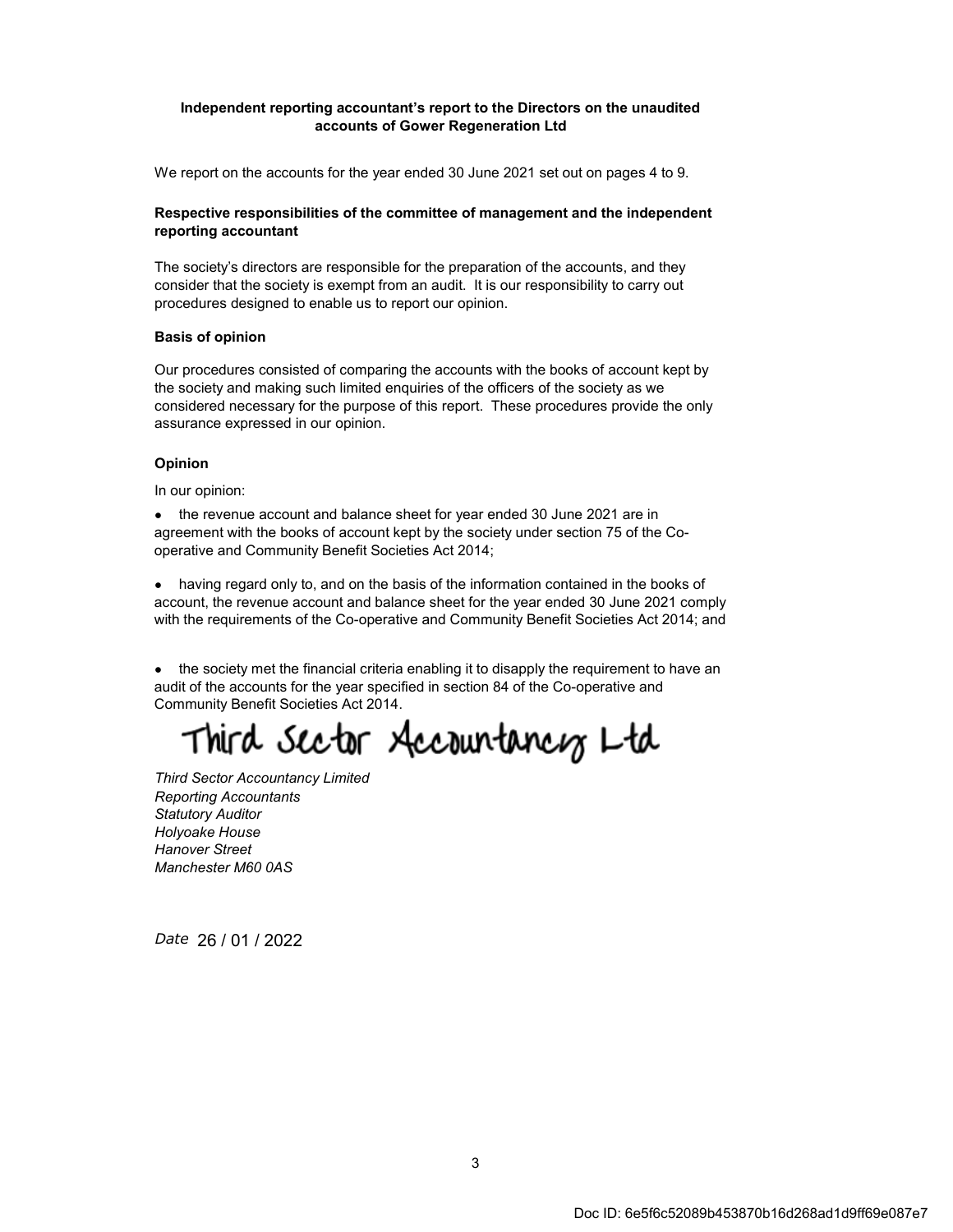## **Gower Regeneration Ltd Revenue Account for the year ended 30 June 2021**

|                                | <b>Notes</b> | 2021<br>£ | 2020<br>£ |
|--------------------------------|--------------|-----------|-----------|
| <b>Turnover</b>                |              | 114,595   | 133,184   |
| Cost of sales                  |              | (13, 347) | (14, 619) |
| <b>Gross surplus</b>           |              | 101,248   | 118,565   |
| Operating expenses             |              | (49, 249) | (51, 857) |
| Other operating income         | 3            | 36,138    | 3,652     |
| <b>Operating surplus</b>       |              | 88,137    | 70,360    |
| Interest receivable            |              | 34        | 149       |
| Interest payable               | 4            | (646)     | (7, 465)  |
| <b>Surplus before taxation</b> |              | 87,525    | 63,044    |
| Tax on surplus                 |              |           |           |
| Surplus for the financial year |              | 87,525    | 63,044    |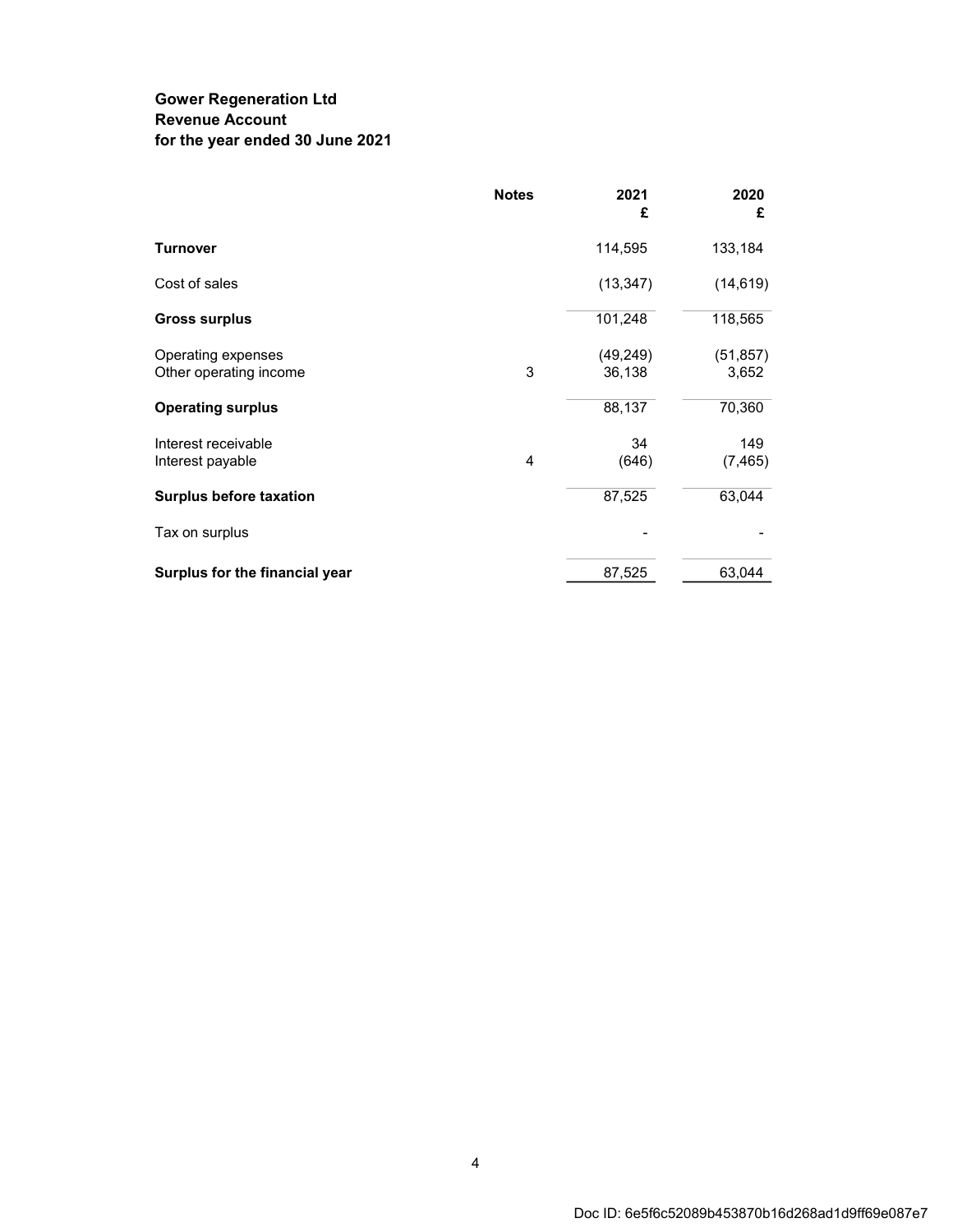### **Gower Regeneration Ltd Balance Sheet as at 30 June 2021**

|                                                                                   | <b>Notes</b>   |           | 2021<br>£             |           | 2020<br>£             |
|-----------------------------------------------------------------------------------|----------------|-----------|-----------------------|-----------|-----------------------|
| <b>Fixed assets</b>                                                               |                |           |                       |           |                       |
| Tangible assets                                                                   | 5              |           | 736,272               |           | 771,863               |
| Unlisted investments                                                              | 6              |           | 1                     |           |                       |
|                                                                                   |                |           | 736,273               |           | 771,863               |
| <b>Current assets</b>                                                             |                |           |                       |           |                       |
| <b>Debtors</b>                                                                    | $\overline{7}$ | 66,259    |                       | 62,014    |                       |
| Cash at bank and in hand                                                          |                | 46,443    |                       | 4,494     |                       |
|                                                                                   |                | 112,702   |                       | 66,508    |                       |
| <b>Creditors: amounts falling due</b>                                             |                |           |                       |           |                       |
| within one year                                                                   | 8              | (27, 113) |                       | (12, 182) |                       |
| <b>Net current assets</b>                                                         |                |           | 85,589                |           | 54,326                |
| <b>Total assets less current</b><br>liabilities                                   |                |           | 821,862               |           | 826,189               |
| <b>Creditors: amounts falling due</b><br>after more than one year                 | 9              |           | (27, 753)             |           | (54, 613)             |
| <b>Net assets</b>                                                                 |                |           | 794,109               |           | 771,576               |
| <b>Capital and reserves</b><br>Called up share capital<br><b>Absorbed Deficit</b> |                |           | 902,257<br>(108, 148) |           | 930,047<br>(158, 471) |
| <b>Shareholders' funds</b>                                                        |                |           | 794,109               |           | 771,576               |

The directors are satisfied that the Society is entitled to exemption from the requirement to obtain an audit under section 84 of the Co-operative and Community Benefit Societies Act 2014.

The members have not required the Society to obtain an audit in accordance with the Act.

The directors acknowledge their responsibilities for complying with the requirements of the Cooperative and Community Benefit Societies Act 2014 with respect to accounting records and the preparation of accounts.

The accounts have been prepared in accordance with the provisions in the Co-operative and Community Benefit Societies Act 2014.

Approved by the board on \_18th January 2022

 $\overline{\phantom{a}}$ 

Director's signature **Director's signature** Secretary's signature Director's name Theory of Director's name Secretary's name

Ruth Evans **Roy Church** Anthony Flanagan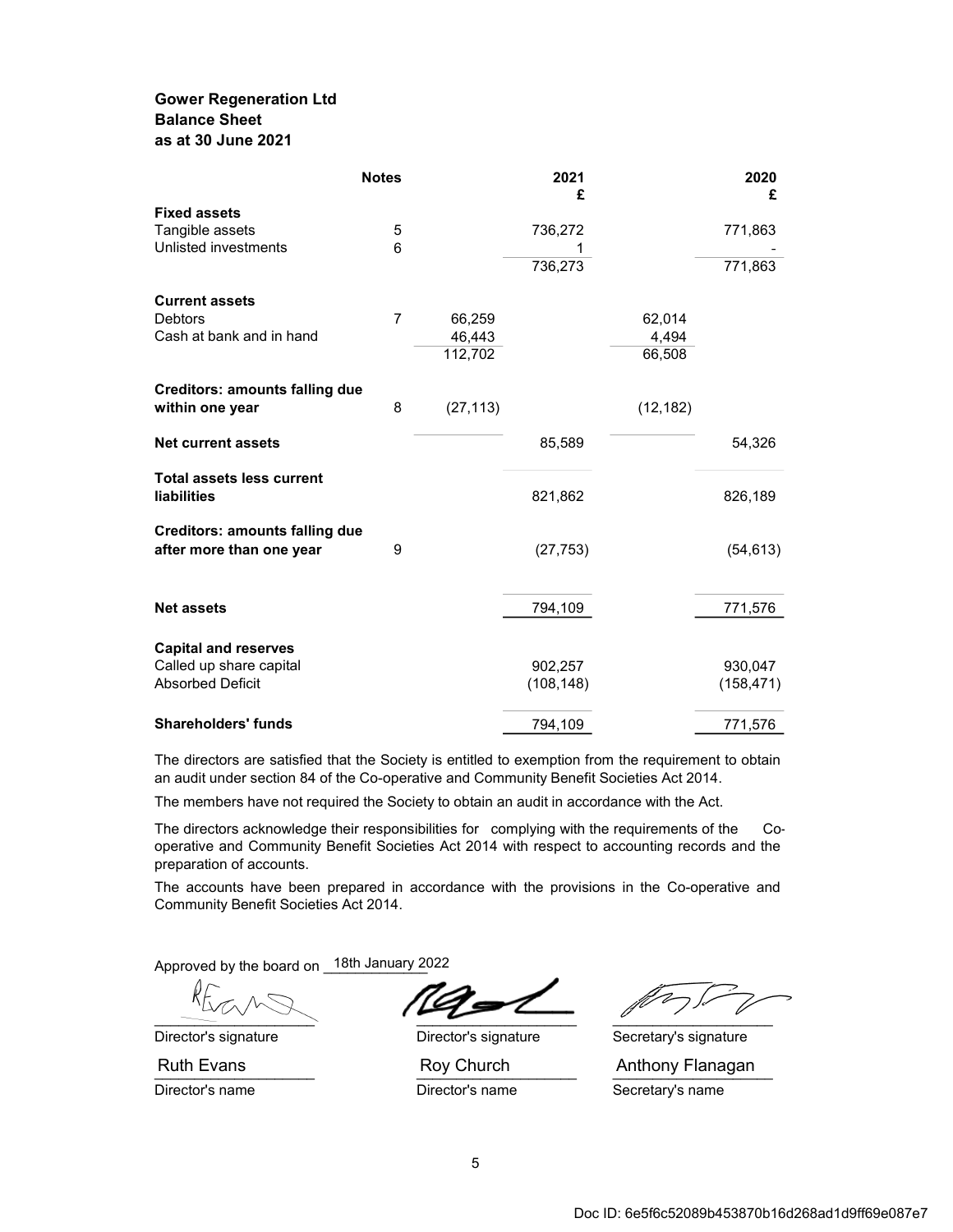## **Gower Regeneration Ltd Statement of Changes in Equity for the year ended 30 June 2021**

|                                          | <b>Share</b><br>capital | <b>Revenue</b><br>account | <b>Total</b>           |
|------------------------------------------|-------------------------|---------------------------|------------------------|
|                                          | £                       | £                         | £                      |
| At 1 July 2019                           | 911,979                 | (175, 587)                | 736,392                |
| Surplus for the financial year           |                         | 63,044                    | 63,044                 |
| Member share interest<br>Shares issued   | 18,068                  | (45, 928)                 | (45, 928)<br>18,068    |
| At 30 June 2020                          | 930,047                 | (158, 471)                | 771,576                |
|                                          |                         |                           |                        |
| At 1 July 2020                           | 930,047                 | (158, 471)                | 771,576                |
| Surplus for the financial year           |                         | 87,525                    | 87,525                 |
| Member share interest<br>Shares redeemed | (27, 790)               | (37,202)                  | (37, 202)<br>(27, 790) |
| At 30 June 2021                          | 902,257                 | (108,148)                 | 794,109                |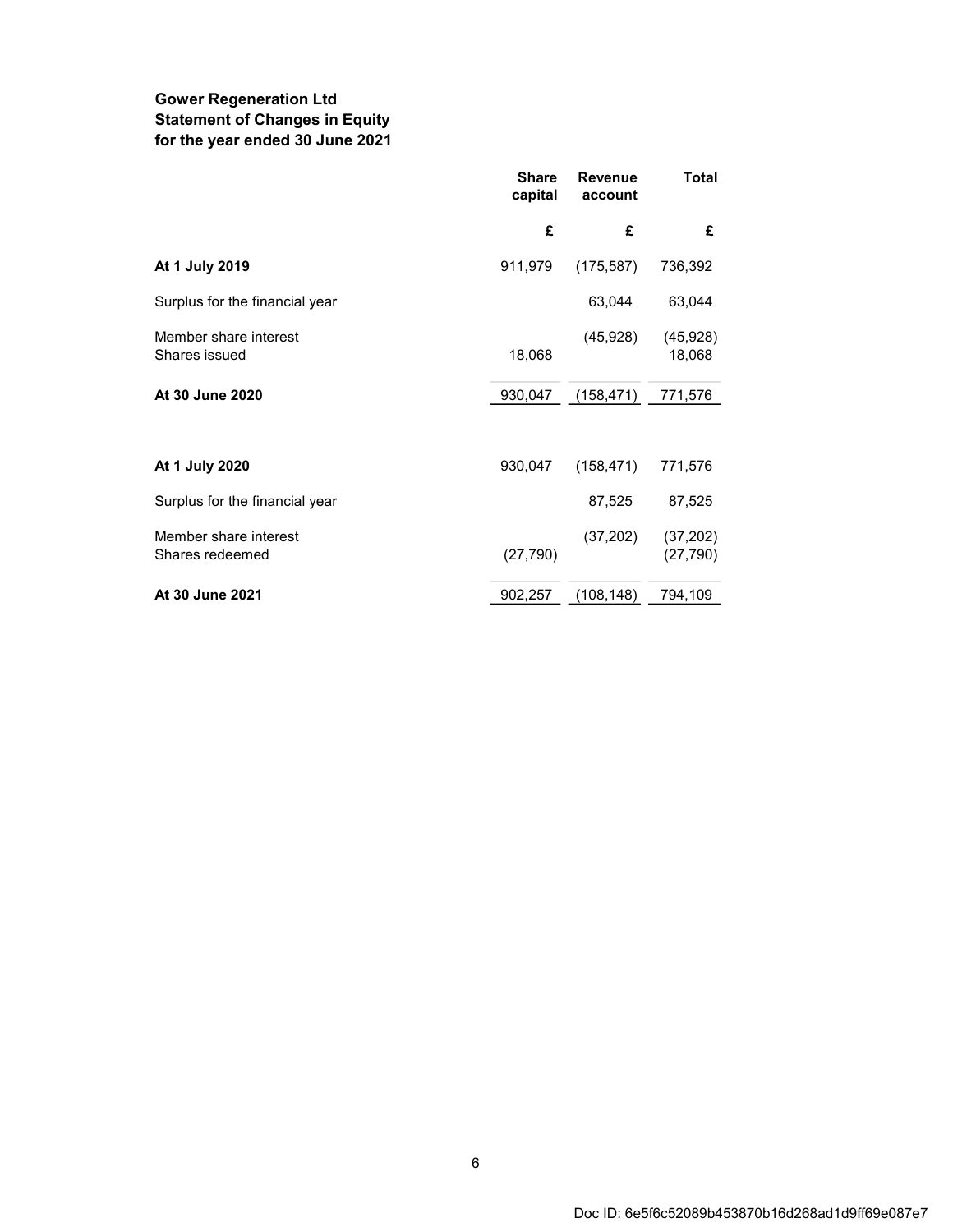#### **1 Accounting policies**

The principal accounting policies adopted in the preparation of the financial statements are set out below. These have remained unchanged from the previous year and have been consistently applied within the accounts.

#### *General information*

Gower Regeneration Ltd is a registered society incorporated in Wales within the United Kingdom. The address of the registered office is given on Page 1 of these financial statements. Gower Regeneration Ltd meets the definition of a public benefit entity under FRS102.

#### *Basis of preparation*

These financial statements prepared under FRS 102 Section1A - small entities and there were no material departures from that standard. The financial statements have been prepared under the historical cost convention.

#### *Turnover*

Turnover represents ROCs and other electricity generating income, net of value added tax where applicable, derived from the generation of electricity from renewable energy installations.

#### *Depreciation*

Depreciation has been provided at the following rates in order to write off the assets over their estimated useful lives.

Plant and machinery and the straight line

#### *Taxation*

There is no corporation tax due as the society has significant trading losses due to capital allowances. We do not expect the advance capital allowances to reverse later on the project due to share interest deductions, which is why no deferred tax has been provided.

#### *Government grants or assistance*

Government grants are recognised in the income and expenditure account in an appropriate manner that matches them with the expenditure towards which they are intended to contribute.

Grants for immediate financial support or to cover costs already incurred are recognised immediately in the income and expenditure account. Grants towards general activities of the entity over a specific period are recognised in the income and expenditure account over that period.

Grants towards fixed assets are recognised over the expected useful lives of the related assets and are treated as deferred income and released to the income and expenditure account over the useful life of the asset concerned.

All grants in the income and expenditure account are recognised when all conditions for receipt have been complied with.

#### *Non-Government grants*

Non-government grants and donations are recognised in the income and expenditure account once the entity has become entitled to the funds.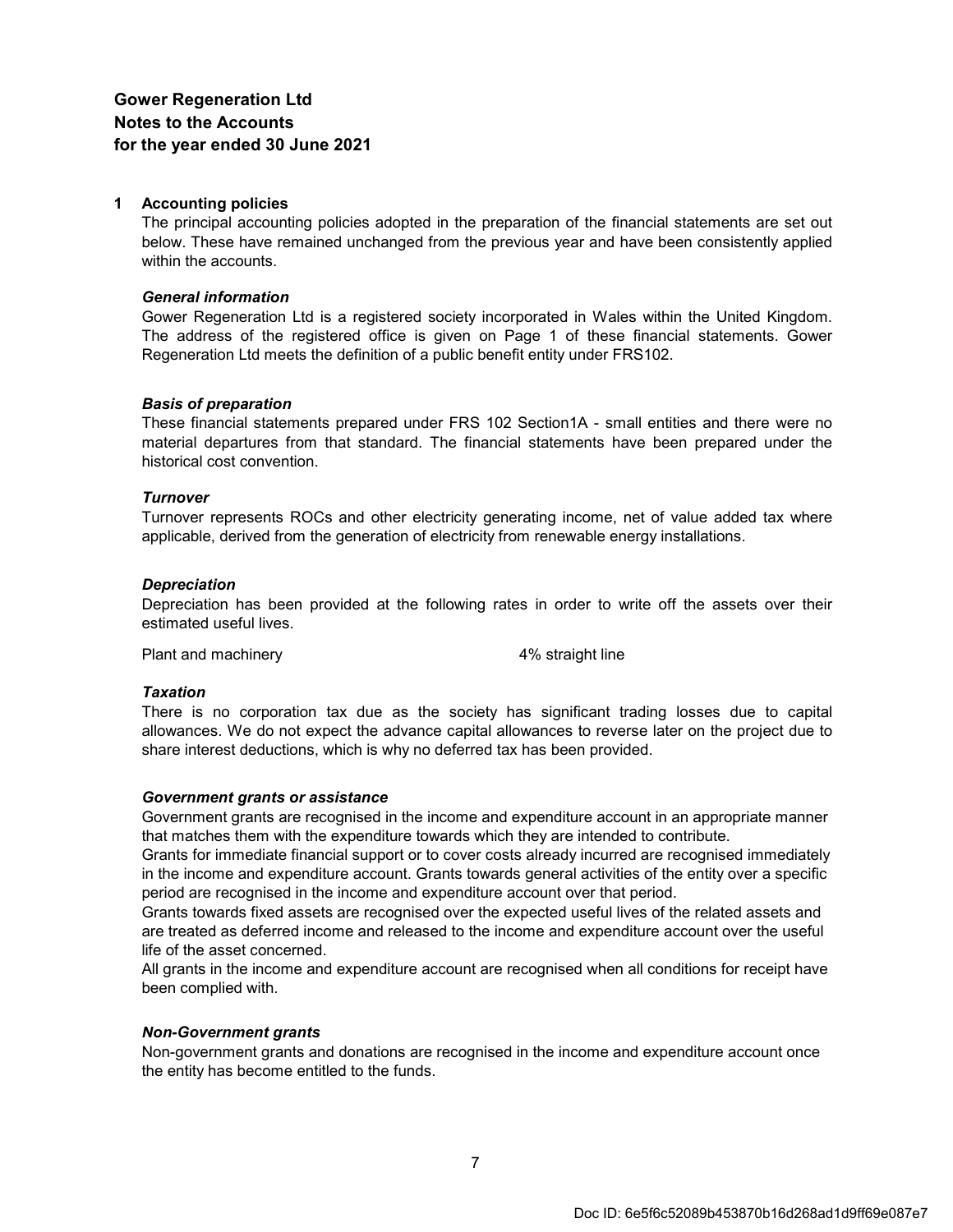#### **2 Employees**

The average monthly number of persons (including directors) employed by the society during the year was 0 (2020 - 0)

| 3 | <b>Other Income</b>                                      | 2021<br>£ | 2020<br>£ |
|---|----------------------------------------------------------|-----------|-----------|
|   | <b>Grants Received</b>                                   | 27,707    | 3,154     |
|   | Commissioning payment from Gower Power Solar Storage     | 8,068     |           |
|   | Donations                                                | 363       | 498       |
|   |                                                          | 36,138    | 3,652     |
|   | Grant received is the non-government grant - see note 6. |           |           |
| 4 | <b>Interest Payable</b>                                  | 2021      | 2020      |
|   |                                                          | £         | £         |
|   | Interest payable loans                                   | 646       | 7,465     |
|   |                                                          | 646       | 7,465     |

## **5 Tangible fixed assets**

|                     | <b>Plant and</b><br>machinery | <b>Motor</b> |         |
|---------------------|-------------------------------|--------------|---------|
|                     | etc                           | vehicles     | Total   |
|                     | £                             | £            | £       |
| Cost                |                               |              |         |
| At 1 July 2020      | 881,046                       | 1,700        | 882,746 |
| At 30 June 2021     | 881,046                       | 1,700        | 882,746 |
| <b>Depreciation</b> |                               |              |         |
| At 1 July 2020      | 110,628                       | 255          | 110,883 |
| Charge for the year | 35,421                        | 170          | 35,591  |
| At 30 June 2021     | 146,049                       | 425          | 146,474 |
| Net book value      |                               |              |         |
| At 30 June 2021     | 734,997                       | 1,275        | 736,272 |
| At 30 June 2020     | 770,418                       | 1,445        | 771,863 |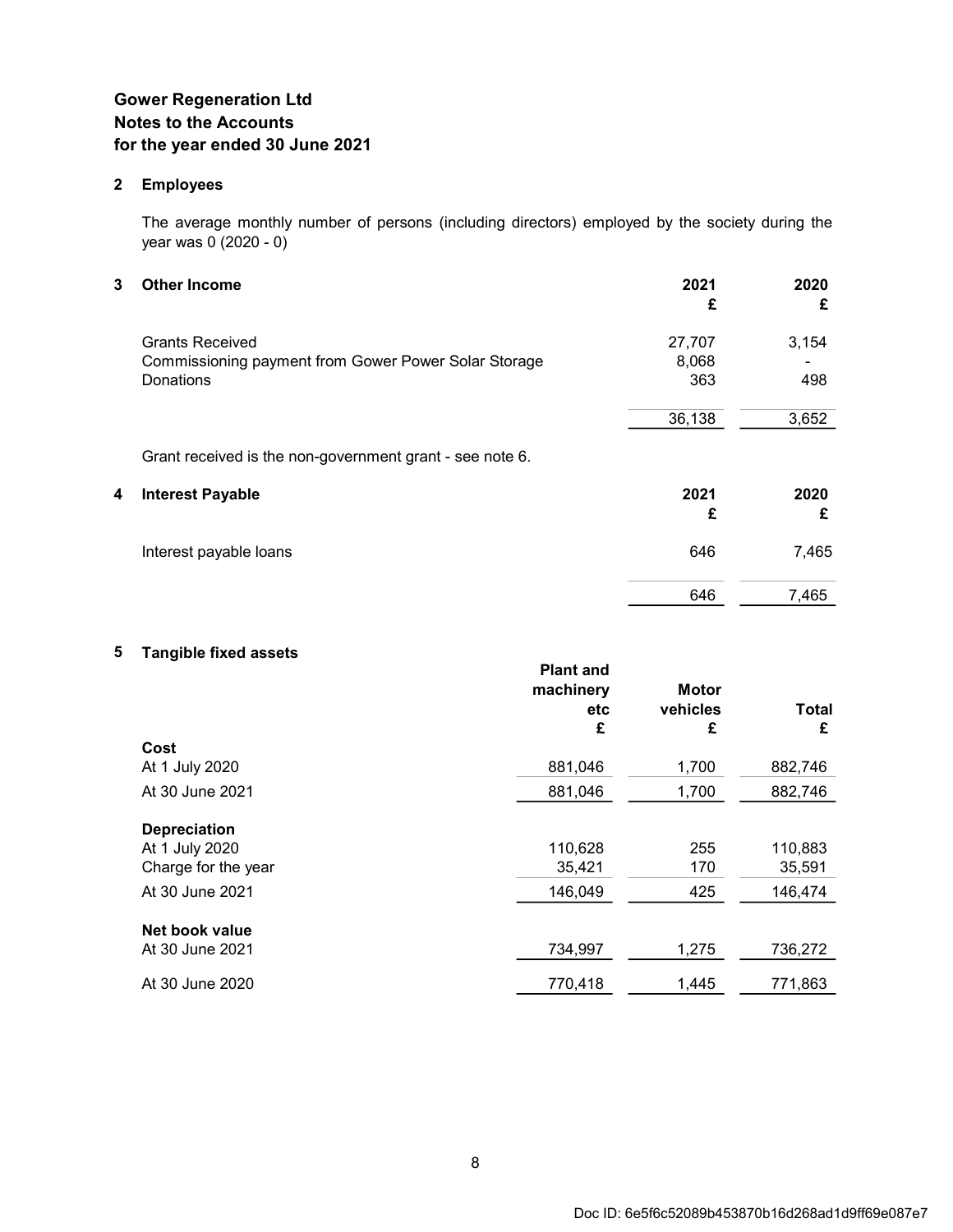#### **6 Unlisted investments**

|   |                                                                                |                                                     | <b>Other</b><br>investments<br>£         |
|---|--------------------------------------------------------------------------------|-----------------------------------------------------|------------------------------------------|
|   | Cost<br>Additions                                                              |                                                     | $\mathbf{1}$                             |
|   | At 30 June 2021                                                                |                                                     | $\mathbf{1}$                             |
|   | The Society owns 1 x £1 share in Gower Power Solar Storage CIC (11054346)      |                                                     |                                          |
| 7 | <b>Debtors</b>                                                                 | 2021<br>£                                           | 2020<br>£                                |
|   | Trade debtors<br>Accrued Income<br>Prepaid expenses<br><b>Other Debtors</b>    | 17,765<br>44,464<br>4,030<br>66,259                 | 10,539<br>50,521<br>954<br>62,014        |
| 8 | Creditors: amounts falling due within one year                                 | 2021<br>£                                           | 2020<br>£                                |
|   | Loans<br>Trade creditors<br>Accruals<br>VAT creditor<br>Deferred capital grant | 4,009<br>2,802<br>9,405<br>7,559<br>3,338<br>27,113 | 572<br>3,097<br>6,859<br>1,654<br>12,182 |
| 9 | Creditors: amounts falling due after one year                                  | 2021<br>£                                           | 2020<br>£                                |
|   | Loans<br>Deferred capital grant                                                | 27,753<br>27,753                                    | 28,561<br>26,052<br>54,613               |
|   |                                                                                |                                                     |                                          |

Before the bank account was opened some costs were incurred which were paid for by Y Felin Ddwr (Registered Charity number 1054567). These payments are not due to Y Felin Ddwr (Registered Charity number 1054567) and are considered a non-government grant and has been amortised in full to the revenue account during this year.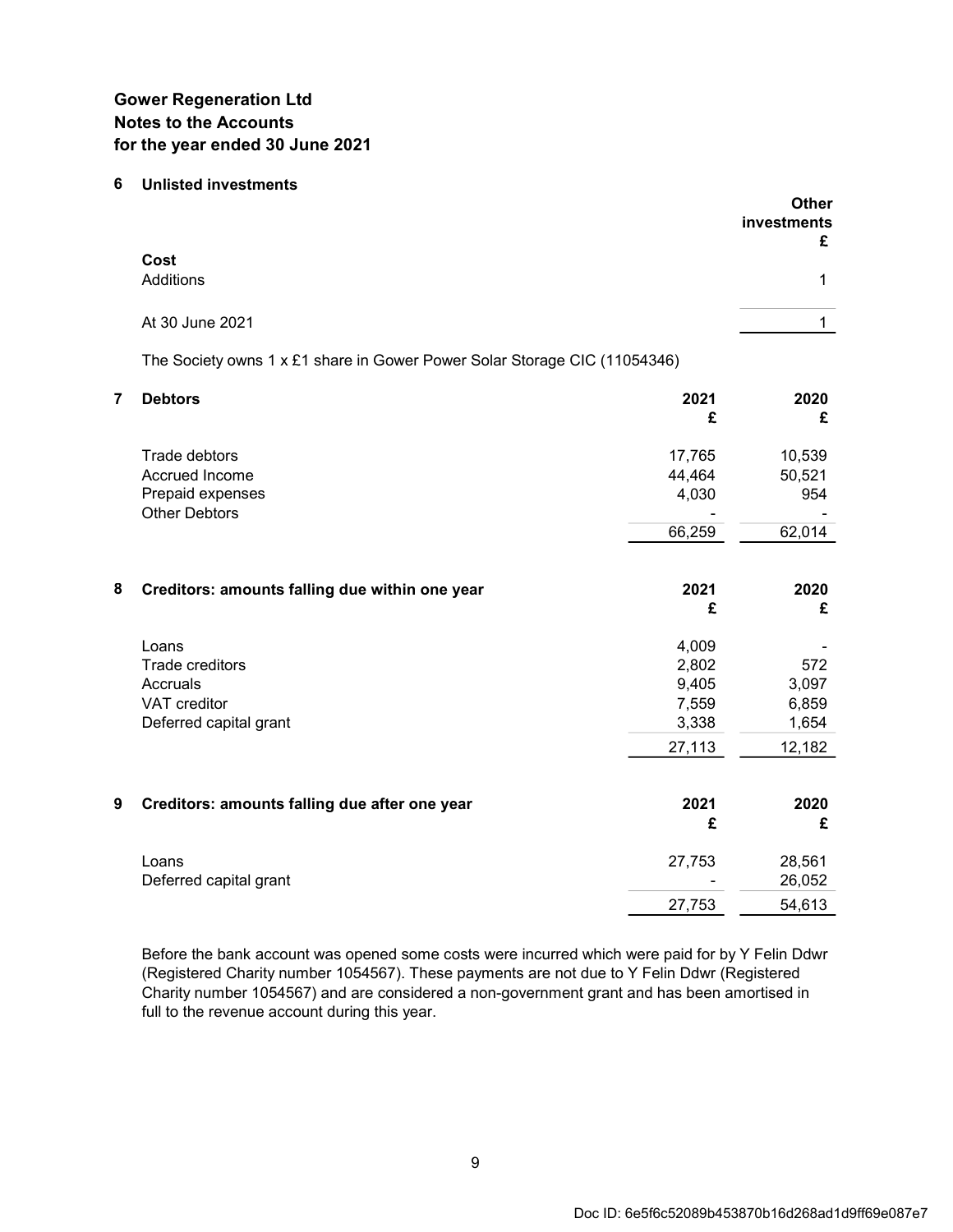| 10 Loans                                                       | 2021   | 2020   |
|----------------------------------------------------------------|--------|--------|
|                                                                |        |        |
| Creditors include:                                             |        |        |
| Instalments falling due for payment in one year or less        | 4.009  |        |
| Instalments falling due for payment between one and five years | 25.510 | 28.561 |
| Instalments falling due for payment after more than five years | 2.243  |        |
|                                                                | 31.762 | 28.561 |

The Society entered into a loan agreement with DBW Investments (3) Ltd (formerly Finance Wales Investments (3) Ltd, a subsidiary of Development Bank of Wales plc) during 2017, to be repaid in instalments over 15 years. The loan was repaid in full during the year (2020 £28,561).

During the year the society entered into a unsecured loan agreement with HSBC. For the first 12 months of the loan no payments are due and no interest is charged. After 12 months the interest rate is 2.5% and the loan is due to be repaid by 2026.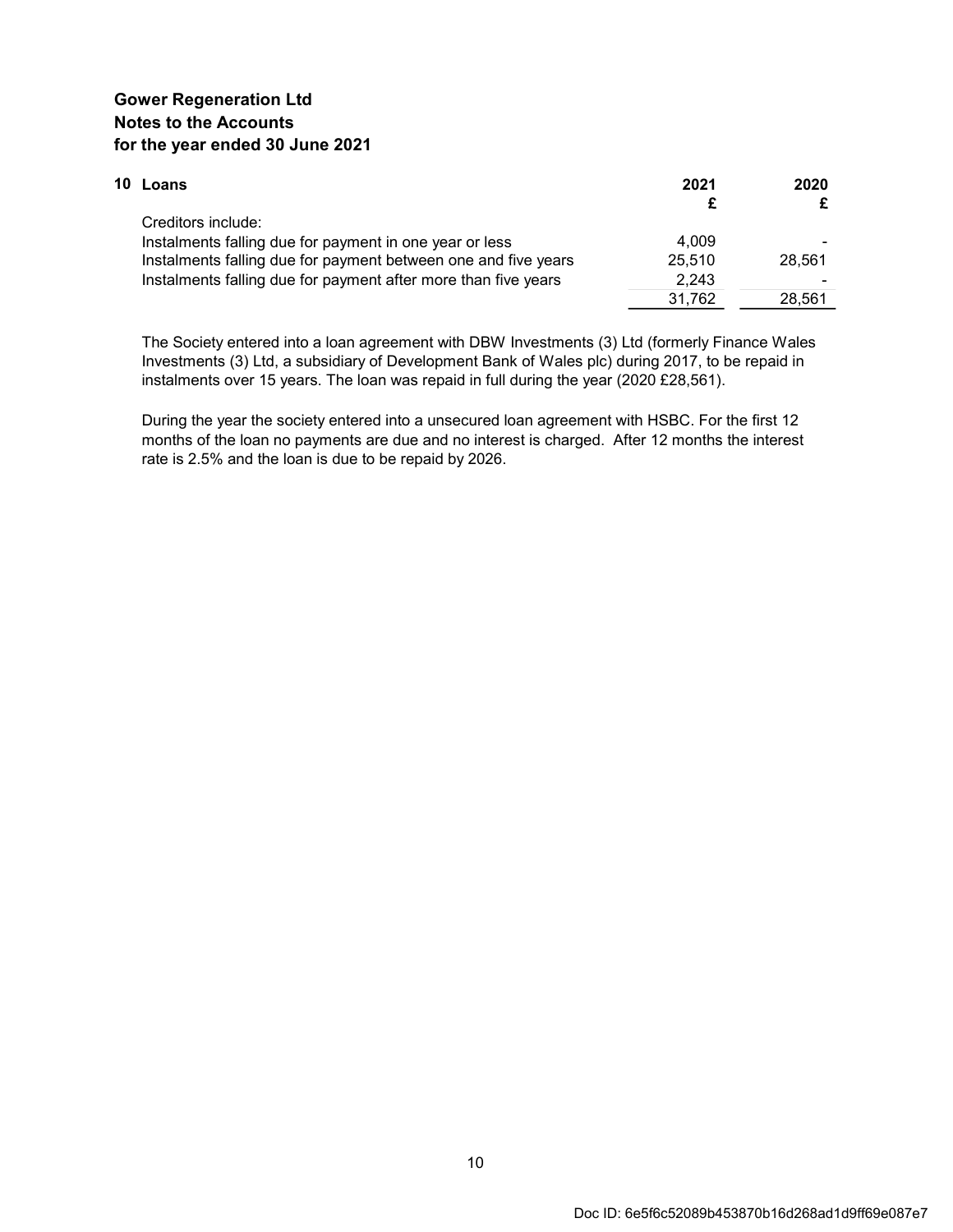## **Gower Regeneration Ltd Detailed Revenue Account for the year ended 30 June 2021**

|                                | 2021<br>£ | 2020<br>£ |
|--------------------------------|-----------|-----------|
| <b>Sales</b>                   |           |           |
| <b>ROC</b>                     | 65,384    | 73,580    |
| <b>Electricity sales</b>       | 40,943    | 48,692    |
| <b>Other Electricity Sales</b> | 8,268     | 10,912    |
|                                | 114,595   | 133,184   |
| <b>Cost of sales</b>           |           |           |
| Imported electric              | 2,058     | 2,872     |
| Metering                       | 1,311     | 1,966     |
| Maintenance                    | 9,857     | 9,400     |
| Other direct costs             | 121       | 381       |
|                                | 13,347    | 14,619    |
| <b>Operating expenses</b>      |           |           |
| Rent                           | 4,128     | 4,065     |
| Administrative charge          | 3,739     | 4,132     |
| <b>Bank charges</b>            | 39        | 23        |
| Insurance                      | 3,527     | 2,729     |
| Repairs and maintenance        | 300       | 2,333     |
| Depreciation                   | 35,591    | 35,591    |
| Sundry expenses                | 825       | 395       |
| Accountancy fees               | 1,100     | 1,089     |
| Solicitors fees                |           | 1,500     |
|                                | 49,249    | 51,857    |
| Other operating income         |           |           |
| Other operating income         | 36,138    | 3,652     |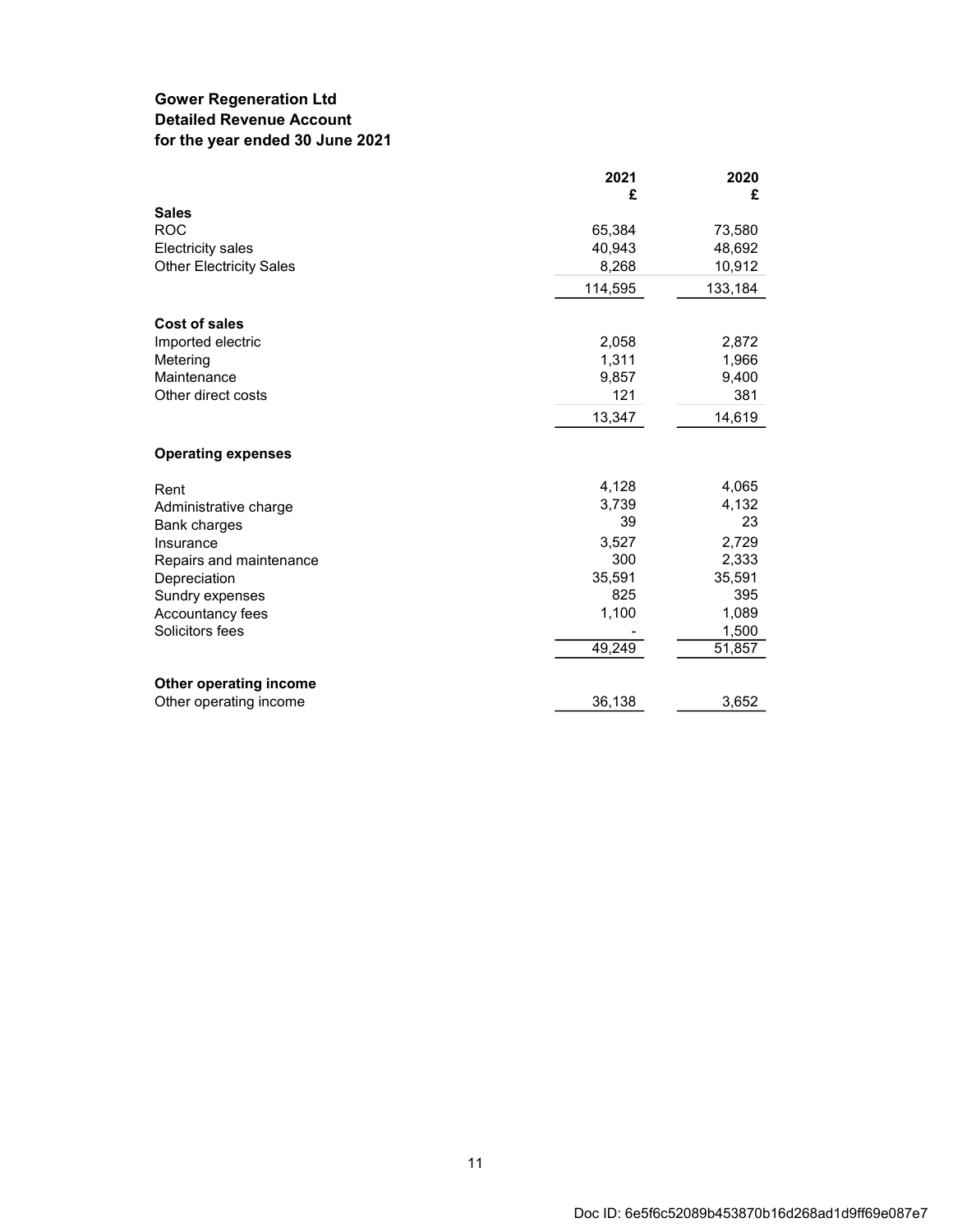# **V** HELLOSIGN

# Audit trail

| <b>TITLE</b>                   | Gower Regeneration Limited - 2021 Accounts for signature |
|--------------------------------|----------------------------------------------------------|
| <b>FILE NAME</b>               | GRL FINAL 2021.pdf                                       |
| <b>DOCUMENT ID</b>             | 6e5f6c52089b453870b16d268ad1d9ff69e087e7                 |
| <b>AUDIT TRAIL DATE FORMAT</b> | DD / MM / YYYY                                           |
| <b>STATUS</b>                  | $\bullet$ Signed                                         |

## Document history

| SENT          | 19 / 01 / 2022<br>10:38:29 UTC | Sent for signature to Ruth Evans<br>(ruthevans963@btinternet.com), Roy Church<br>(roy-church@gowerheritagecentre.co.uk), Anthony Flanagan<br>(ant@gowerpower.coop) and Third Sector Accountancy |
|---------------|--------------------------------|-------------------------------------------------------------------------------------------------------------------------------------------------------------------------------------------------|
|               |                                | (patrick@thirdsectoraccountancy.coop) from                                                                                                                                                      |
|               |                                | admin@sharenergy.coop                                                                                                                                                                           |
|               |                                | IP: 79.78.2.227                                                                                                                                                                                 |
|               |                                |                                                                                                                                                                                                 |
| O.            | 24 / 01 / 2022                 | Viewed by Ruth Evans (ruthevans963@btinternet.com)                                                                                                                                              |
| VIEWED        | 09:16:21 UTC                   | IP: 109.153.194.192                                                                                                                                                                             |
|               |                                |                                                                                                                                                                                                 |
|               | 24 / 01 / 2022                 | Signed by Ruth Evans (ruthevans963@btinternet.com)                                                                                                                                              |
| <b>SIGNED</b> | 09:17:15 UTC                   | IP: 109.153.194.192                                                                                                                                                                             |
|               |                                |                                                                                                                                                                                                 |
|               |                                |                                                                                                                                                                                                 |
| O.            | 24 / 01 / 2022                 | Viewed by Roy Church (roy-church@gowerheritagecentre.co.uk)<br>IP: 86.166.174.108                                                                                                               |
| <b>VIEWED</b> | 12:41:50 UTC                   |                                                                                                                                                                                                 |